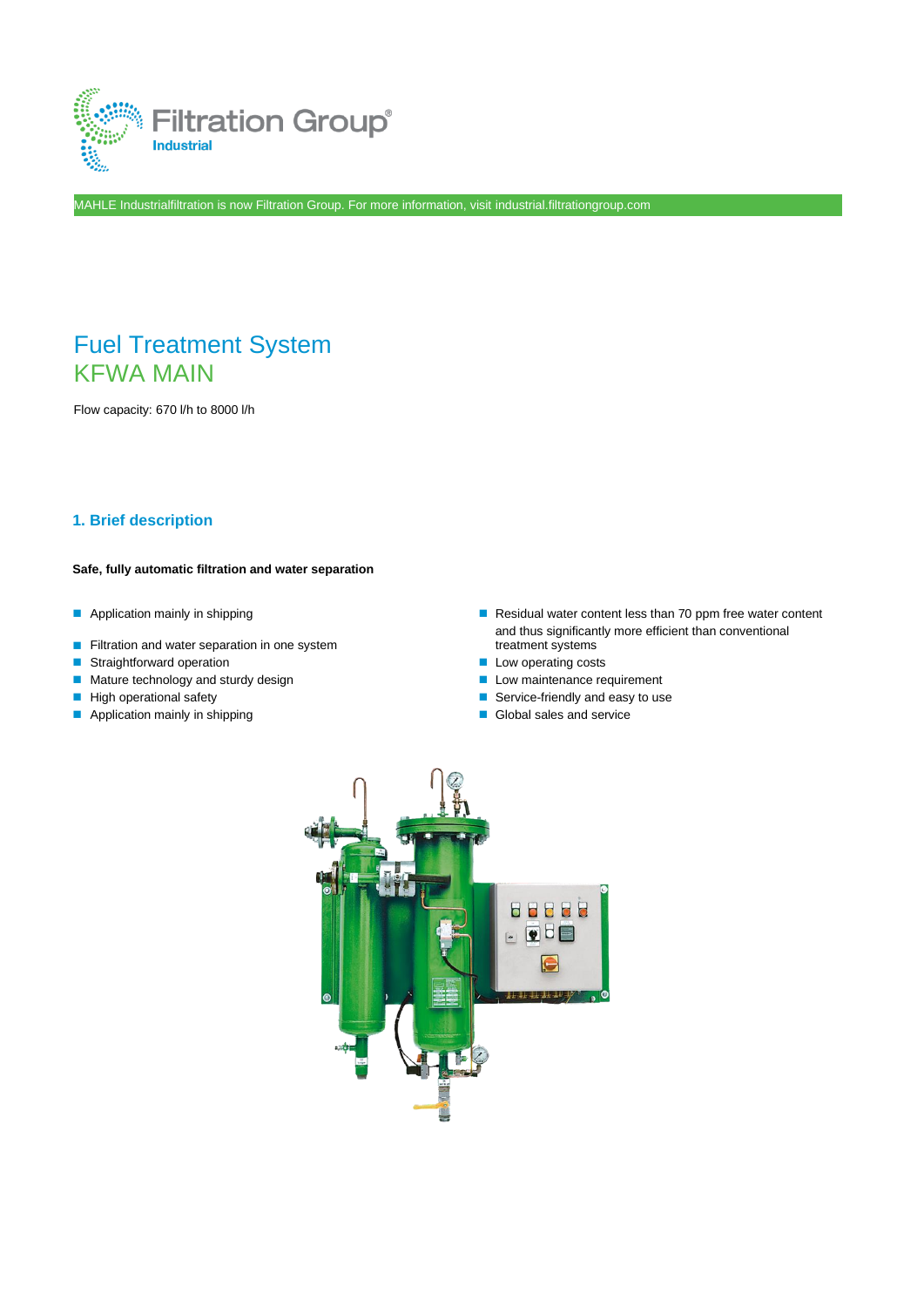#### **2. Function**

The KFWA is used for fuel filtration and separation. The system is delivered in two parts (pump module/treatment module) for easier adaptation to the on-site conditions. The geared pump pumps the medium to the treatment stage, where the fuel is filtered and separated. Separated water is detected by a probe and discharged automatically. The soiling of the treatment stage is monitored using the differential pressure. If the differential pressure reaches 2.0bar, the main alarm appears (preliminary alarm: 1.8 bar) and the interior

#### **3. Approvals / acceptances**

| Classification: | Germanischer Lloyd Type Approval<br>Lloyds Register Type Approval                           |
|-----------------|---------------------------------------------------------------------------------------------|
| Acceptances:    | On request                                                                                  |
| 4. Purpose      |                                                                                             |
| Medium:         | Diesel Fuel EN590, ASTM D975 1D&2D, BS2869<br>Fuel oil / heating oil acc. to. DIN 51603 - 1 |

| .                     |                                                                                       |
|-----------------------|---------------------------------------------------------------------------------------|
|                       | Fuel oil / heating oil acc. to. DIN 51603 - 1                                         |
|                       | Diesel Fuel with particular low sulfur (15 ppm)                                       |
|                       | Marine Diesel Fuel (MDF) or Marine Gas Oil (MGO): DMX, DMA, DMZ, DMC acc. to ISO 8217 |
|                       | Bundeswehr Nato Fuel F75 acc. to TL-9140-0003, 8                                      |
|                       | Bundeswehr Nato Fuel F76 acc. to DEFSTAN 91-4, 7                                      |
| Viscosity:            | 2 13 [cST at 40 °C]                                                                   |
| Water content inlet:  | max. 1000 ppm                                                                         |
| Water content outlet: | approx. 70 ppm free water content                                                     |
|                       |                                                                                       |

treatment element must be replaced. If it is not possible to replace the element despite the alarm message, the pressure continues to rise until the relief valve fitted to the pump opens the bypass. The fuel then flows unfiltered past the treatment stage, and the engine filters are then responsible for filtration. In this case, the fuel is no longer dewatered due to the bypass. The KFWA MAIN system has been designed for use be-

tween storage tank and main engine.

#### **5. Operating parameters**

| <b>KFWA type</b>                                                                                                                                       | <b>KFWA1</b>                                                            | <b>KFWA2</b>                                                             | <b>KFWA3</b> | <b>KFWA4</b>                                                            |  |
|--------------------------------------------------------------------------------------------------------------------------------------------------------|-------------------------------------------------------------------------|--------------------------------------------------------------------------|--------------|-------------------------------------------------------------------------|--|
| Flow capacity [I/h] max.                                                                                                                               | 800                                                                     | 2000                                                                     | 4400         | 8000                                                                    |  |
| Ambient temperature [°C]                                                                                                                               |                                                                         | min. 2 - max. 55                                                         |              |                                                                         |  |
| Operating temperature [°C]                                                                                                                             |                                                                         | min. 2 - max. 45                                                         |              |                                                                         |  |
| Operating pressure [bar]                                                                                                                               |                                                                         | min. 0.7 - max. 6                                                        |              |                                                                         |  |
| Pressure loss [bar]                                                                                                                                    | max. 2.7                                                                |                                                                          |              |                                                                         |  |
| Medial water separation<br>grade per Element<br>(Drop size / Water<br>concentration intake)<br>60 µm/1500 ppm:<br>300 um/1500 ppm:<br>60 µm/20000 ppm: | Element<br>FC-001-030-19<br>$\geq 95 \%$<br>$\geq$ 97 %<br>$\geq 85 \%$ | Element<br>FC-001-040-PS 10<br>$\geq$ 98 %<br>$\geq$ 98 %<br>$\geq 97\%$ |              | Element<br>FC-001-040-19<br>$\geq 99 \%$<br>$\geq$ 99 %<br>$\geq 96 \%$ |  |
| Medial particle separation<br>grade per Element<br>$4 \mu m$ :<br>$6 \mu m$ :<br>10 $\mu$ m:<br>$15 \mu m$ :                                           | $\geq 75 \%$<br>$\geq 85 \%$<br>$\geq$ 98 %<br>$\geq 99 \%$             | $\geq 77\%$<br>$\geq 94 \%$<br>$\geq 99\%$<br>$\geq 99\%$                |              | $\geq 77\%$<br>$\geq 76 \%$<br>$\geq 90 \%$<br>$\geq 99.7 \%$           |  |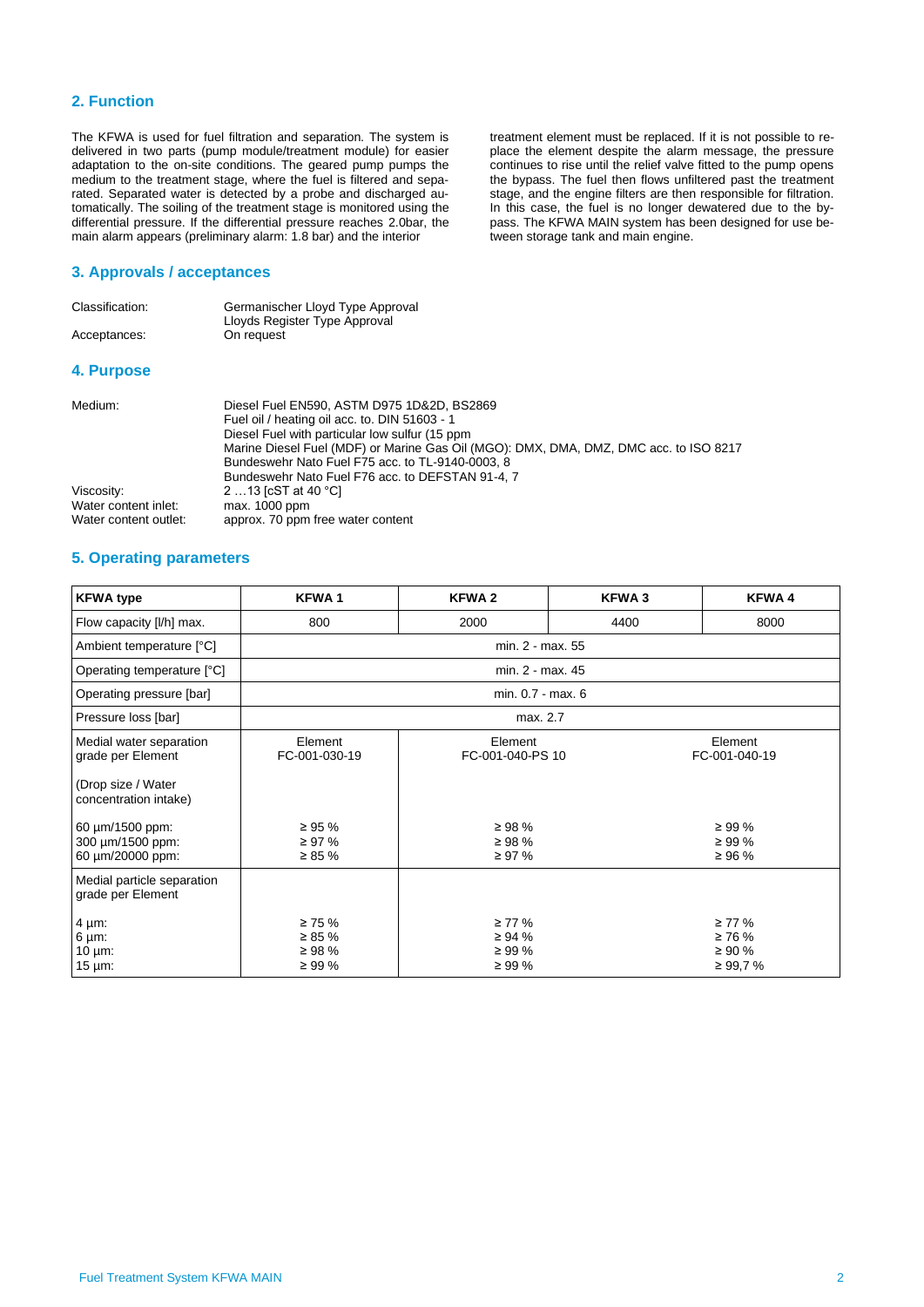### **6. Technical data**

| 6.1 Electrical data/control |                                                                                                                                                                                                     |               |     |     |  |  |
|-----------------------------|-----------------------------------------------------------------------------------------------------------------------------------------------------------------------------------------------------|---------------|-----|-----|--|--|
| <b>KFWA type</b>            | <b>KFWA2</b><br><b>KFWA1</b><br><b>KFWA3</b><br><b>KFWA4</b>                                                                                                                                        |               |     |     |  |  |
| Power consumption [kW]      | < 2                                                                                                                                                                                                 | $<$ 3         | < 4 | < 5 |  |  |
| Control voltage             |                                                                                                                                                                                                     | <b>24V AC</b> |     |     |  |  |
| Protection class            | min. IP54                                                                                                                                                                                           |               |     |     |  |  |
| Operating mode              | Start-Stop                                                                                                                                                                                          |               |     |     |  |  |
| Potential-free contacts     | - Monitoring main switch<br>- Monitoring motor protection switch<br>- Water alarm<br>- Differential pressure preliminary alarm<br>- Differential pressure main alarm<br>- Monitoring pump operation |               |     |     |  |  |
| Colour of switch cabinet    | <b>RAL 7035</b>                                                                                                                                                                                     |               |     |     |  |  |
| Available voltage range     | 400 V 50 Hz; 460 60 Hz; 230 V 50 Hz; 265 V 60 Hz (others on request)                                                                                                                                |               |     |     |  |  |

| 6.2 Tank                  |              |  |
|---------------------------|--------------|--|
| Design pressure [bar]:    | 6            |  |
| Design temperature [°C]:  | 100          |  |
| Testing pressure [bar]:   | 9            |  |
| Design Code:              | GL           |  |
| Material:                 | <b>Steel</b> |  |
| Corrosion allowance [mm]: |              |  |

| 6.3 Steel structure finishing                                                      |                                      |  |  |
|------------------------------------------------------------------------------------|--------------------------------------|--|--|
| Frame:                                                                             | Sand-blasted SA 21/2, coated         |  |  |
| Pipes:                                                                             | Sand-blasted SA 21/2, coated outside |  |  |
| Outside of tank:                                                                   | Sand-blasted SA 21/2, coated         |  |  |
| Inside of tank:                                                                    | Sand-blasted SA 2%                   |  |  |
| Colour:                                                                            | <b>RAL 5019</b>                      |  |  |
| (double coating comprising primer coat and top coat - dry layer thickness: 120 µm) |                                      |  |  |

## **7. Pump**

| <b>KFWA type</b>                       | KFWA <sub>1</sub> | <b>KFWA2</b> | <b>KFWA3</b> | <b>KFWA4</b> |  |
|----------------------------------------|-------------------|--------------|--------------|--------------|--|
| Flow capacity [I/h] max.               | 800               | 2000         | 4400         | 8000         |  |
| Suction head [m]                       | max. 2            |              |              |              |  |
| Pressure head [m]                      | min.3             |              |              |              |  |
| Opening pressure relief<br>valve [bar] |                   |              | 3            |              |  |